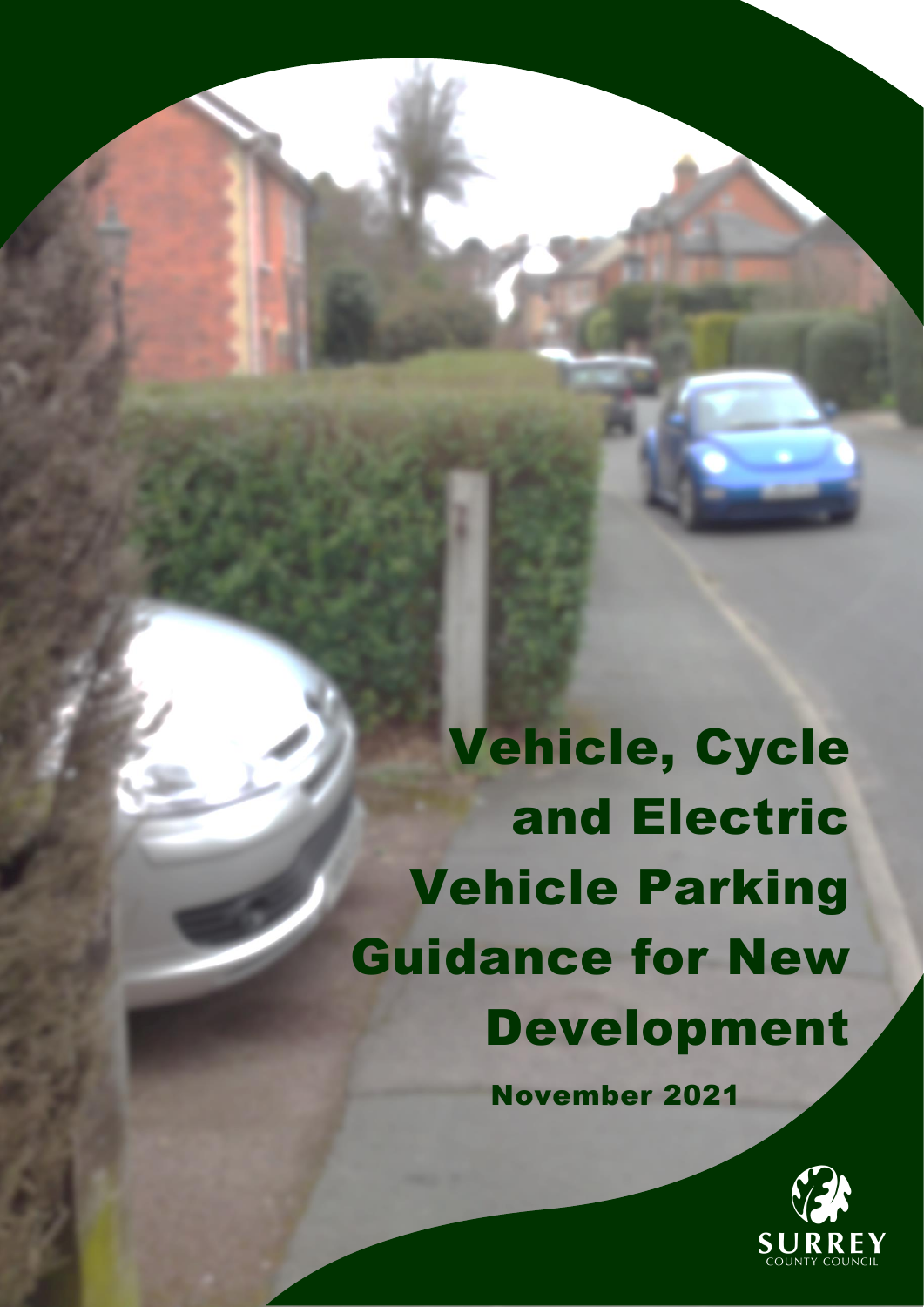# **Surrey County Council Vehicular, Cycle and Electric Vehicle Parking Guidance for New Development**

## **Contents**

| Introduction                                            | 3  |
|---------------------------------------------------------|----|
| Policy                                                  | 3  |
| Consultation                                            | 3  |
| Application of this guidance                            | 4  |
| How to use this guidance                                | 4  |
| <b>Production of Individual Assessments</b>             | 4  |
| Potential grounds for parking related objections by SCC | 4  |
| <b>Maximum Vehicular Parking Levels</b>                 | 5  |
| <b>Disabled Parking</b>                                 | 8  |
| <b>School Parking</b>                                   | 8  |
| <b>Car Club Requirements</b>                            | 9  |
| <b>Electric Vehicle Charging Requirements</b>           | 10 |
| <b>Cycle Parking Requirements</b>                       | 13 |

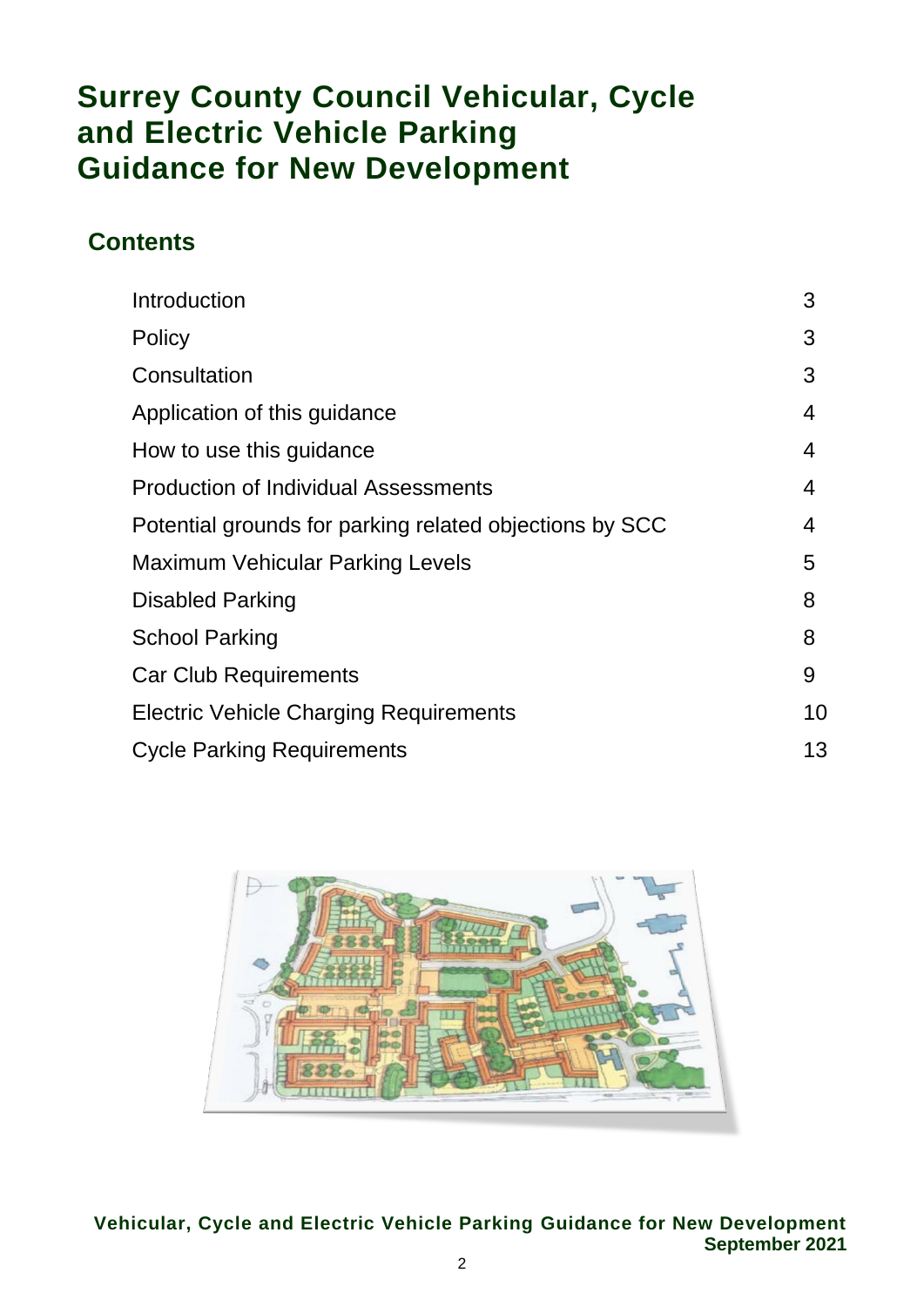## **Introduction**

It is widely recognised that the availability of car parking has a major influence on the means of transport people choose for their journeys. It is therefore essential to try and get the balance right, by providing an appropriate level and type of parking, protecting highway safety and promoting transport sustainability.

This guidance recognises that Surrey produces varying demand for travel and car parking, and its resultant car parking requirements. It would be inappropriate to apply a single standard across the entire county, so the intention is to apply a pragmatic and flexible approach.

Surrey County Council (SCC), as Highway Authority is a Statutory Consultee in respect of transport planning considerations and responds to planning application consultations from all of the Planning Authorities where development has a highway and transport impact.

At a local level, concerns relating to deficiencies in car parking provision leads to a desire amongst local communities for more car parking spaces. On these occasions, the County Council might express concern about catering for car parking demand particularly in an area that might already be suffering from congestion.

Surrey exhibits a wide range of social and economic circumstances that necessitate a flexible approach to identifying appropriate levels of car parking provision. Such an approach should provide a level of accessibility by private car that is consistent with the overall balance of the transport system at the local level.

The increased popularity of cycling for leisure and commuting means that the inclusion of high quality cycle parking is important in all new development. Similarly, the emergence of electric vehicles and a projected growth in their use and ownership dictates that charging points must also become integral to all new development.

## **Policy**

This guidance was originally produced in 2012 in accordance with the national planning policy in existence and emerging at that time. Consideration was also given to the draft National Planning Policy Framework (NPPF) dated July 2011. The NPPF is based around the principle of local and neighbourhood plans, which empower local communities to shape their own surroundings. It provides a framework within which local people and their respective councils can produce their own distinctive approaches, reflecting the needs and priorities of their areas.

It is considered that this parking quidance very much accords with the NPPF 2021 in its recommendation for flexibility and application according to local circumstances.

# **Consultation**

This guidance was originally the subject of consultation between October 2010 and January 2011. Comments received were incorporated where appropriate. This guidance is intended to be applied locally and via Local Development Frameworks. The car and cycle parking element of the Guidance remains as per the previous 2012 version. To keep pace with emerging technology, the guidance was updated to include further revised electric vehicle charging standards. The new electric vehicle requirements were presented to the 'Surrey Air Alliance', a group made up of Environmental Health Officers from Surrey districts and boroughs.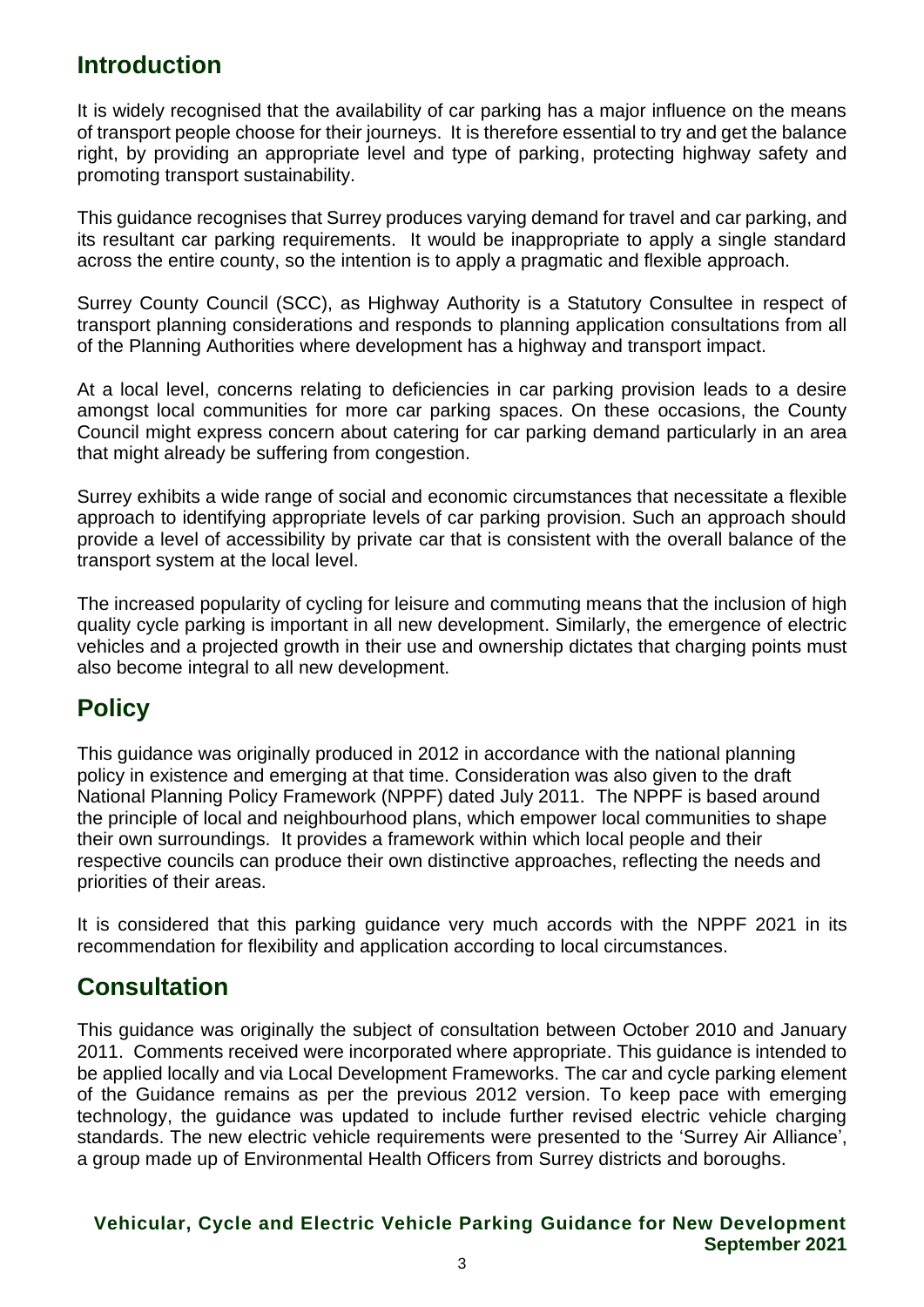The previous 2012 Guidance sought the use of trickle charger points; these are no longer recommended and instead it is recommended that higher capacity charge points be used to align with increasing technology and larger capacity EV batteries. The guidance will be further updated as and when necessary to keep pace with evolving EV technologies. Any significant changes to future EV infrastructure requirements will become the subject of further consultation.

# **Application of this guidance**

This guidance is intended to be flexible and used as considered appropriate by the 12 LPAs across Surrey. This is to ensure that parking requirements can be completely tailored by the LPA to suit the unique circumstances of any given development proposal in accordance with its location.

## **How to use this guidance**

SCC's vehicular and cycle parking guidance is set out overleaf. This guidance is commended to the 12 LPAs for use within their own local development framework documents and supersedes the SCC Parking Strategy dated January 2012. Please note:

- All parking levels relate to gross floor area and are recommended as a maximum unless otherwise stated.
- **EXT** Provision for uses marked "individual assessment" will require their own justification and the inclusion of parking management plans, travel plans and cycle strategies where appropriate.
- Levels of parking per member of staff (full time equivalent) should be calculated using the average of those employed on site at any one time.
- Guidance is also provided regarding disabled parking, school parking, car clubs and electric vehicle charging points.

## **Production of Individual Assessments**

Where "individual assessment" is required, it should be demonstrated that demand for parking is either met on site or mitigated and managed as appropriate.

# **Potential grounds for parking related objections by SCC**

When responding to consultations on residential development, it is expected that SCC will only raise objections regarding parking if there is a shortfall that would lead to danger on the adjoining highway.

It is unlikely that objections would be raised on amenity grounds of a shortfall in parking, or if parking levels in excess of residential guidance were being provided. Excessive parking provision in residential development is unlikely to generate travel by car, unless it is also used by other more restrained land-uses, where restraint might have been applied in that locality. There is no policy to restrict car ownership so there is little to be gained in heavily restraining residential parking.

In the case of all other land uses, objections might be raised to parking levels being proposed in excess of the guidance on policy grounds. Parking proposed at levels below the maximum standard will not be objected to, other than in exceptional circumstances where there are significant implications for road safety.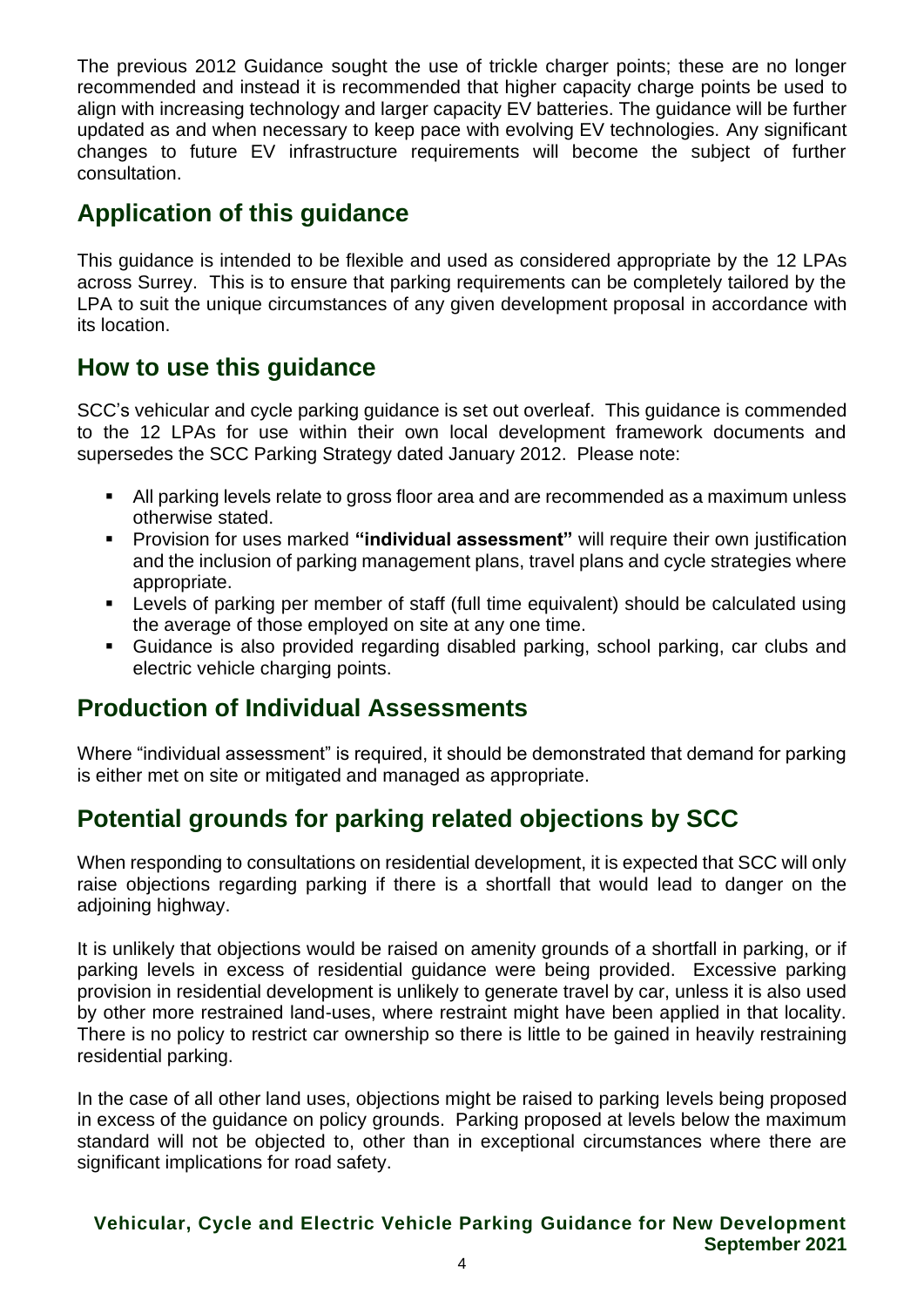# **Recommended Guidance - Maximum Vehicular Parking Levels**

| <b>Use Class</b>                                                                                              | <b>MAXIMUM per m<sup>2</sup> GFA</b>                  |
|---------------------------------------------------------------------------------------------------------------|-------------------------------------------------------|
|                                                                                                               |                                                       |
| <b>A1 Retail</b>                                                                                              |                                                       |
| Food or non-food retail eg: small parades of shops<br>serving the local community (up to 500m <sup>2</sup> )* | 1 car space per 30m <sup>2</sup>                      |
| Food retail (500 m <sup>2</sup> to 1000m <sup>2</sup> )*                                                      | 1 space per 25m <sup>2</sup>                          |
| Food retail (above 1000m <sup>2</sup> )*                                                                      | 1 car space per 14m <sup>2</sup>                      |
| Non-food retail (500m <sup>2</sup> or more)*                                                                  | 1 space per 25m <sup>2</sup>                          |
| *Suggested reductions as stated or greater, to be                                                             | Town Centre 75%                                       |
| applied based on location.                                                                                    | Edge of Centre 50%                                    |
| Note: Retail parking to be provided as shared use                                                             | Suburban 25%                                          |
| where appropriate.                                                                                            | Suburban/Edge/Village/Rural 0%                        |
|                                                                                                               |                                                       |
| <b>A3 Food and drink</b>                                                                                      |                                                       |
| Restaurants, snack bars and café's. For sale &                                                                | 1 car space per 6m <sup>2</sup>                       |
| consumption on the premises (if located beyond                                                                | No parking in town centres                            |
| Town Centre locations).                                                                                       |                                                       |
|                                                                                                               |                                                       |
| <b>A4 Drinking establishments</b>                                                                             |                                                       |
| Public houses, wine bars or other drinking                                                                    | Individual assessment/justification                   |
| establishments but not nightclubs (if located beyond                                                          | No parking in town centres                            |
| Town Centre locations).                                                                                       |                                                       |
|                                                                                                               |                                                       |
| <b>A5 Hot Food Takeaways</b>                                                                                  |                                                       |
| For sale & consumption of hot food off the premises                                                           | 1 car space per 6m <sup>2</sup>                       |
| (if located beyond Town Centre locations).                                                                    | No parking in town centres                            |
| <b>B1 Business</b>                                                                                            |                                                       |
|                                                                                                               |                                                       |
| Offices, research & development, light industry<br>appropriate in a residential area - threshold of           | A maximum range of 1 car space per                    |
| 2500m <sup>2</sup>                                                                                            | 30m <sup>2</sup> to 1 car space per 100m <sup>2</sup> |
|                                                                                                               | depending on location                                 |
| <b>B2 General Industrial</b>                                                                                  |                                                       |
| General industrial use                                                                                        | 1 car space per 30m <sup>2</sup>                      |
|                                                                                                               |                                                       |
| <b>B8 Storage/distribution (including open air</b>                                                            |                                                       |
| storage)                                                                                                      |                                                       |
| Warehouse - storage                                                                                           | 1 car space per 100m <sup>2</sup>                     |
|                                                                                                               | 1 lorry space per 200m <sup>2</sup>                   |
| Warehouse - distribution                                                                                      | 1 car space per 70m <sup>2</sup>                      |
|                                                                                                               | 1 lorry space per 200m <sup>2</sup>                   |
| Cash and carry                                                                                                | 1 car space per 70m <sup>2</sup>                      |
|                                                                                                               | 1 lorry space per 200m <sup>2</sup>                   |
|                                                                                                               |                                                       |
| <b>C1 Hotels</b>                                                                                              |                                                       |
| Hotels, boarding and guest houses where no                                                                    | 1.5 car spaces per bedroom plus 1                     |
| significant care is provided                                                                                  | coach space per 100 bedrooms OR                       |
|                                                                                                               | Individual assessment/justification                   |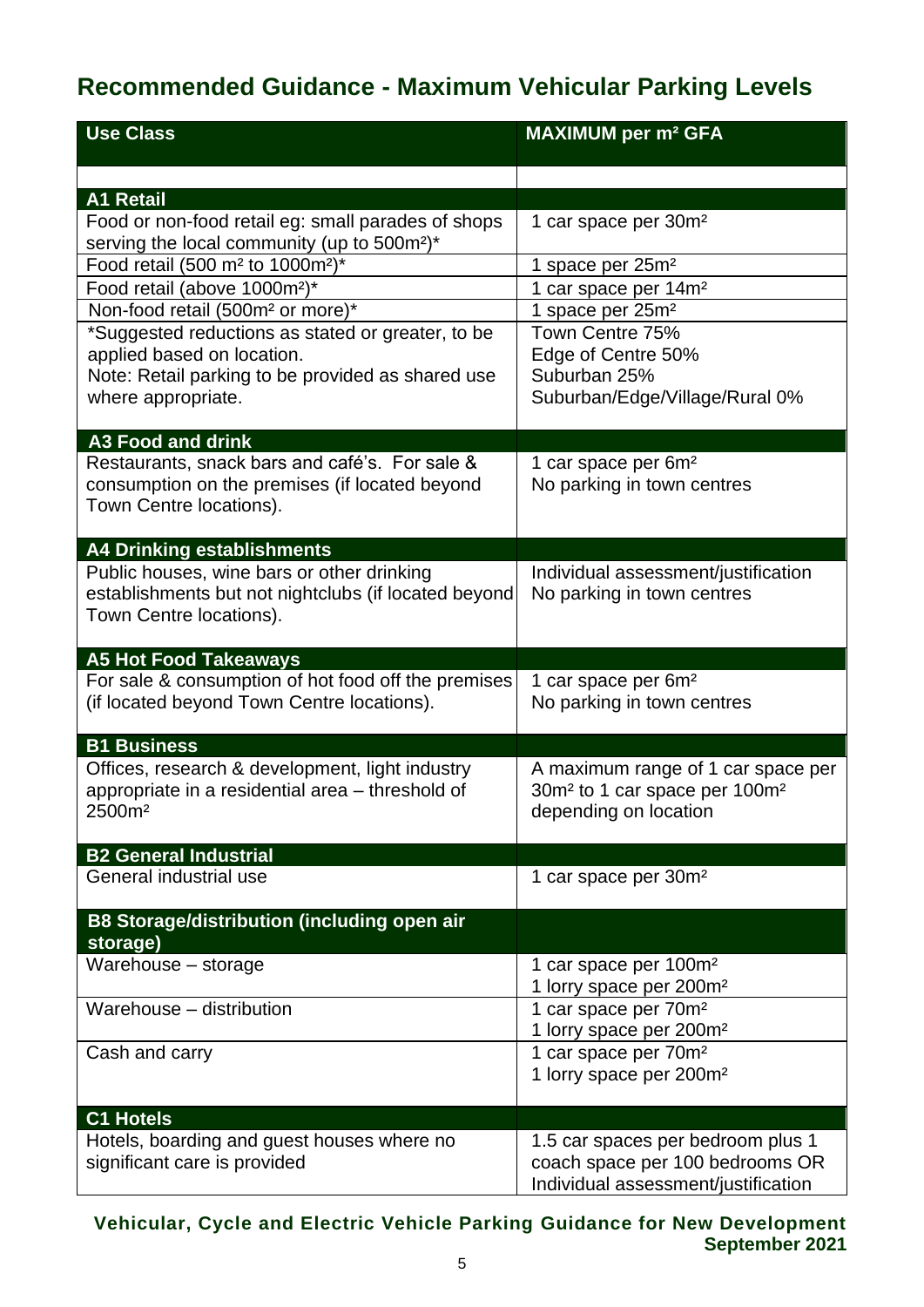| <b>C2 Residential Institutions</b> |                                       |
|------------------------------------|---------------------------------------|
| Care home                          | 1 car space per 2 residents OR        |
| Nursing home                       | Individual assessment/justification   |
| <b>Hospitals</b>                   | 1 car space per 4 staff plus 1 car    |
|                                    | space per 3 daily visitors OR         |
|                                    | Individual assessment/justification   |
| <b>Residential colleges</b>        | Individual assessment/justification   |
| Training centres                   | 1 car space per 2 staff OR Individual |
|                                    | assessment/justification              |

| C3 Dwelling houses (family houses, up to 6 residents living as a single household,<br>including households where care is provided) |                       |                                      |                                    |                                        |
|------------------------------------------------------------------------------------------------------------------------------------|-----------------------|--------------------------------------|------------------------------------|----------------------------------------|
| Locational<br><b>Characteristics</b>                                                                                               | Town<br><b>Centre</b> | Edge of<br><b>Centre</b>             | <b>Suburban</b>                    | Suburban edge/<br><b>Village/Rural</b> |
| 1 & 2 bed flats                                                                                                                    | 1 space per<br>unit   | 1 space per<br>unit                  | 1 space per<br>unit                | 1 space per unit                       |
| 1 & 2 bed<br>houses                                                                                                                | 1 space per<br>unit   | 1 space per<br>unit                  | 1 + space per<br>unit<br>(note 1)  | $1.5 +$ spaces per<br>unit (note 1)    |
| 3 bed houses                                                                                                                       | 1 space per<br>unit   | 1 + space per<br>unit<br>(note 1)    | 2 + spaces per<br>unit<br>(note 1) | 2 + spaces per unit<br>(note 1)        |
| 4 + bed houses                                                                                                                     | 1 space per<br>unit   | $2 +$ spaces per<br>unit<br>(note 1) | 2 + spaces per<br>unit<br>(note 1) | 2 + spaces per unit<br>(note 1)        |

## **Notes on Residential Dwelling Houses:**

- 1. Where space permits, it may be appropriate to consider increased provision.
- 2. Reduced or even nil provision may be appropriate in support of demand management and the most efficient use of land.
- 3. Allocated or unallocated parking may be acceptable where appropriate.
- 4. Unallocated parking should be available only to the proposed development.
- 5. Visitor parking is encouraged where appropriate (e.g: flats) though is not always necessary.
- 6. Garages, open carports and/or car barns are acceptable subject to good design. It is acknowledged that in certain locations garages may be used for purposes other than parking. The appropriate size and provision of garages is considered to be a matter for the local authority.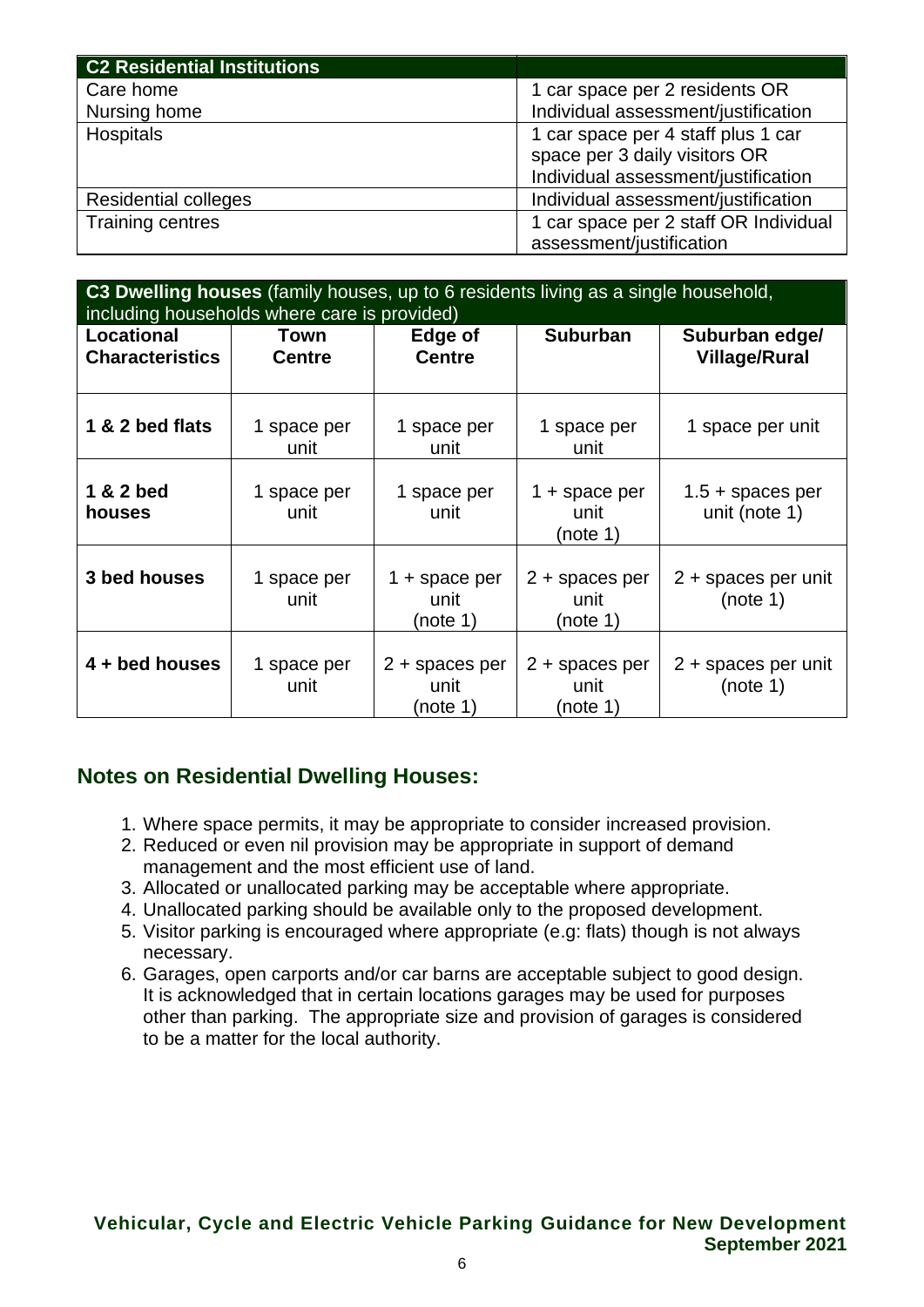| Elderly (sheltered)                                                                                      | 1 car space per 1 or 2 bed self-contained unit<br>OR 0.5 per communal unit OR Individual<br>Assessment         |
|----------------------------------------------------------------------------------------------------------|----------------------------------------------------------------------------------------------------------------|
| D1 Non-residential institutions                                                                          |                                                                                                                |
| Day Nurseries/Crèche                                                                                     | 0.75 car spaces per member of staff plus 0.2<br>spaces per child                                               |
| Doctor's practices                                                                                       | 1 car space per consulting room<br>remaining spaces on individual assessment                                   |
| Dentist's practices                                                                                      | 1 car space per consulting room<br>remaining spaces on individual assessment                                   |
| Veterinary practices                                                                                     | 1 car space per consulting room<br>remaining spaces on individual assessment                                   |
| Libraries, museums and art galleries                                                                     | 1 car space per 30m <sup>2</sup> OR Individual<br>assessment/justification                                     |
| Public halls licensed for entertainment,<br>unlicensed youth and community centres<br>and Scout huts etc | 1 car space per 3 persons OR per 3 seats OR<br>per 20 m <sup>2</sup> OR Individual<br>assessment/justification |
| Places of worship                                                                                        | 1 car space per 10 seats OR Individual<br>assessment/justification                                             |
| Schools/colleges/children's centres                                                                      | Individual assessment/justification - see<br>additional notes on page 7                                        |

| <b>D2 Assembly and leisure</b>        |                                                 |
|---------------------------------------|-------------------------------------------------|
| Theatres, cinemas, bingo clubs, dance | 1 car space per 5 licensed persons OR           |
| halls and clubs                       | Individual assessment/justification             |
| <b>Conference Centres</b>             | 1 car space per 5 seats OR Individual           |
|                                       | assessment/justification                        |
| <b>Exhibition Halls</b>               | 1 car space per 6 m <sup>2</sup> OR Individual  |
|                                       | assessment/justification                        |
| <b>Stadia</b>                         | 1 car space per 15 seats OR individual          |
|                                       | assessment/justification                        |
| Health clubs/leisure centres          | Individual assessment/justification             |
| <b>Tennis and Badminton Clubs</b>     | 4 car spaces per court OR Individual            |
|                                       | assessment/justification                        |
| <b>Squash Clubs</b>                   | 2 car spaces per court OR Individual            |
|                                       | assessment/justification                        |
| Marinas and water sports              | 3 car spaces per hectare of water OR Individual |
|                                       | assessment/justification                        |
| <b>Field Sports Clubs</b>             | 1 car space per 2 playing participants OR       |
|                                       | Individual assessment/justification             |
| Golf Clubs and driving ranges         | 1 car space per 0.3 holes OR per driving bay    |
|                                       | OR Individual assessment/justification          |
| Equestrian centres                    | 1 car space per stable OR Individual            |
|                                       | assessment/justification                        |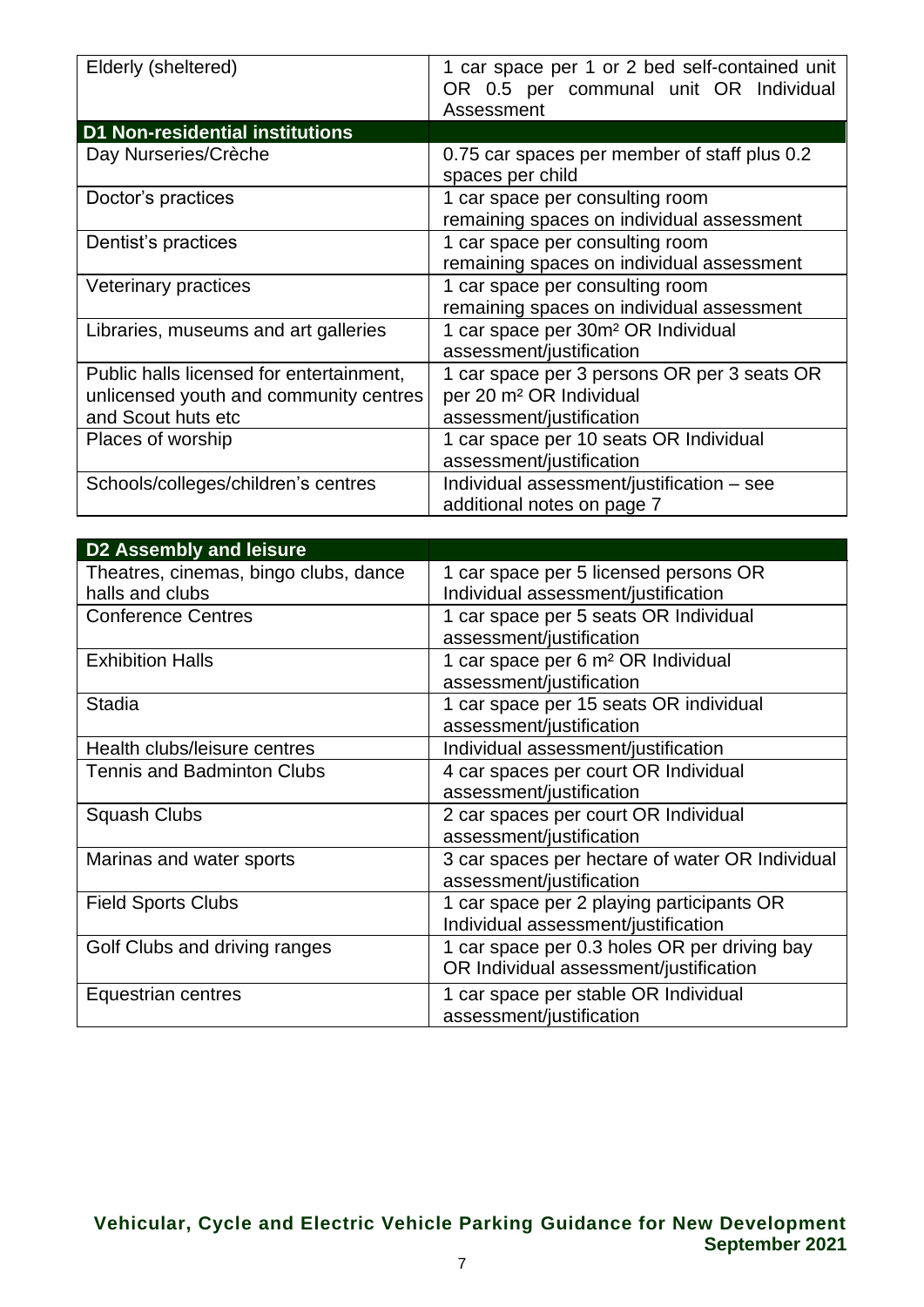| <b>Other uses</b>                        |                                                      |
|------------------------------------------|------------------------------------------------------|
| Pick your own fruit farms                | 9 car spaces per hectare of farmland OR              |
|                                          | Individual assessment/justification                  |
| Vehicle repair, garage and spares stores | 1 car space per 20m <sup>2</sup> OR Individual       |
|                                          | assessment/justification                             |
| Car sales establishments                 | 1 car space per 50m <sup>2</sup> car display area OR |
|                                          | Individual assessment/justification                  |
| Exhaust and tyre centres                 | 1 car space per 0.3-0.5 bays OR Individual           |
|                                          | assessment/justification                             |
| Sui Generis and all other uses not       | Individual assessment/justification                  |
| mentioned above                          |                                                      |

## **Disabled Parking**

Parking for disabled drivers should be designed and provided in accordance with the appropriate government guidance. As a starting point, for non-residential development, an additional 5% of total parking spaces should be allocated for disabled users or a minimum of 1 space per 750m² (whichever is the greater) to meet demand. Such spaces should have dimensions of 3.6m by 5m and be located no further than 50m from an accessible entrance, (ideally the main entrance), clearly signed and under cover. This is in accordance with Department for Transport Traffic Advice Leaflet 5/95.

## **School Parking**

New Schools, or those where expansion is proposed, are expected to develop, update and monitor School Travel Plans.

#### **Cars**

Operational requirements (broadly defined as staff and visitors) should be provided for only, together with overflow parking areas for community uses. Parent parking, pupil parking and drop off/pick up areas should not be provided as this is a disincentive to travelling by sustainable modes. Existing sites may be an exception if further on-street parking reduces highway safety or emergency access.

Measures to discourage parking should be considered first and could include car sharing, staggered school days, parking restrictions, parking permits issued on the basis of need and other measures as appropriate. A parking management plan should be prepared and submitted as an integral part of any planning application where parking is an acknowledged problem.

#### **Coach/Bus**

On all new school sites where it is likely that pupils will travel to and from school in coaches, sufficient space should be reserved to allow coaches to enter the site, drop off and pick up pupils. Where appropriate, bus stops, bays, raised kerbs, seating and shelters shall be provided on the highway by the applicant.

#### **Cycles and non-motorised Scooters**

Provision of cycle and non-motorised scooter\* parking will be a condition of any new or expanded school. Whenever possible, improvements to cycle routes and other appropriate safety measures should be provided by the applicant. (\*for Pre-school and Primary School education).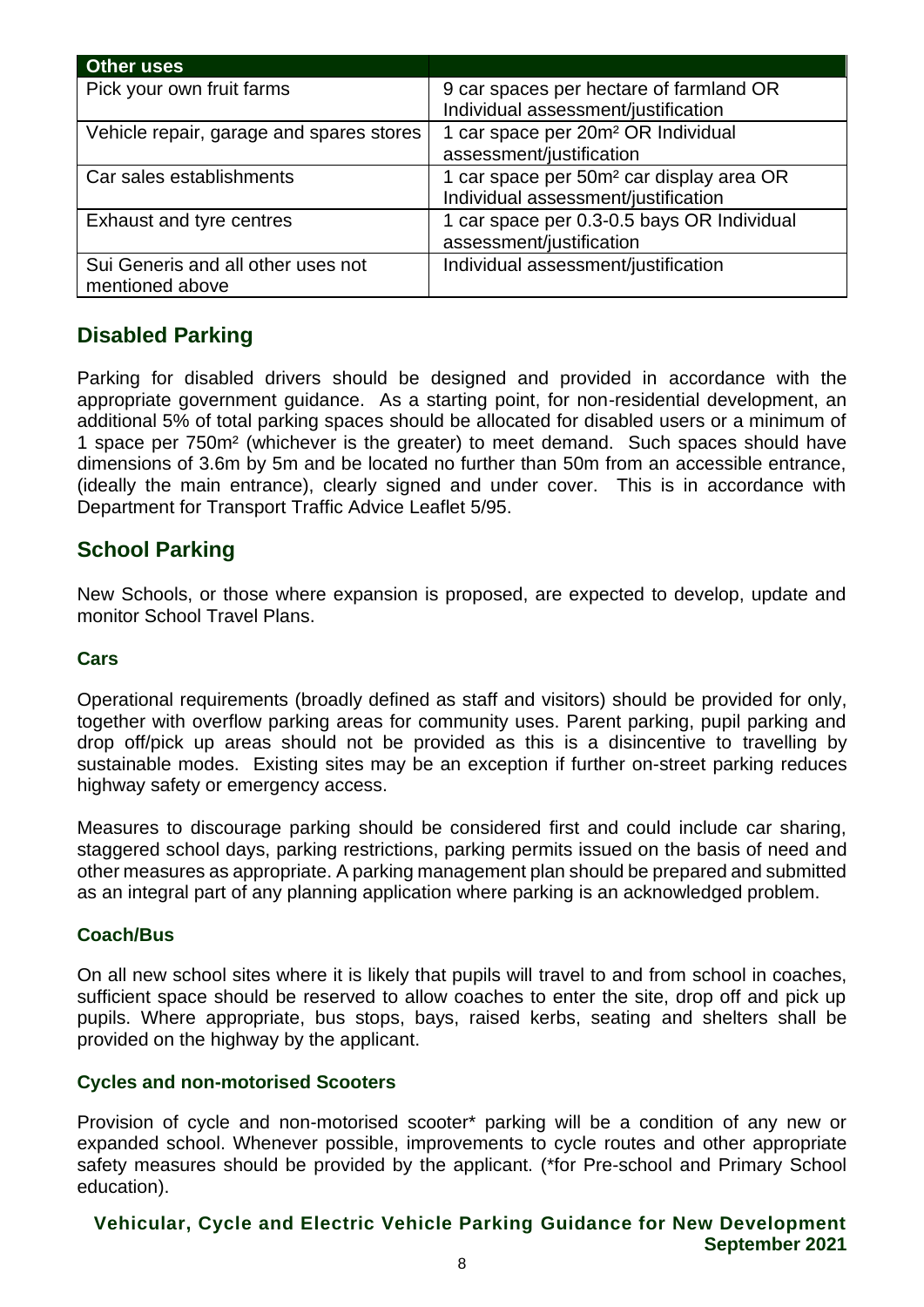# **Recommended Guidance - Car Club Requirements**

Parking provision for use by Car Clubs will be supported and encouraged where appropriate in line with SCC's Car Club guidance.

A car club provides cars for short term hire on a pay per trip basis. This allows individuals and businesses affordable access to a vehicle without the need for ownership. Take up of car clubs is growing rapidly, as levels of car ownership decline. Car clubs offer clear benefits for individuals, with cost savings and access to a range of low carbon, well-maintained, flexible use vehicles.

Car clubs also support policies to cut congestion, reduce emissions, improve air quality, reduce parking pressure and increase take-up of sustainable travel modes. Used in the right locations, car clubs can be a very effective measure to promote sustainable development.

Guidance has been produced to guide developers, planners and SCC officers in the process of deciding on, planning and implementing car club provision as part of a new development through the planning process.

A car club is most relevant to planning applications for large scale developments, those requiring a Transport Assessment or Transport Statement and a Travel Plan. In order to support the County's ambitions in becoming net zero carbon by 2050 at the latest, all new car club vehicles provided by development shall be electric. The simplified list of thresholds below gives an indication of when these will be required, although this is always to be considered on a case by case basis:

- Retail developments over about 800 sqm gross floor area.
- Employment developments over about 1500 sqm gross floor area.
- Residential developments including 50 or more new homes.
- Non-residential institutions and assembly or leisure developments over about 1500 sam gross floor area.
- Developments creating about 100 or more vehicle parking spaces.

For more information please see SCC Guidance on car clubs in new developments by scanning the following QR codes on your smartphone:



**Guidance Notes: 回溯灣游遊回 Enterprise Car Club: 同** 

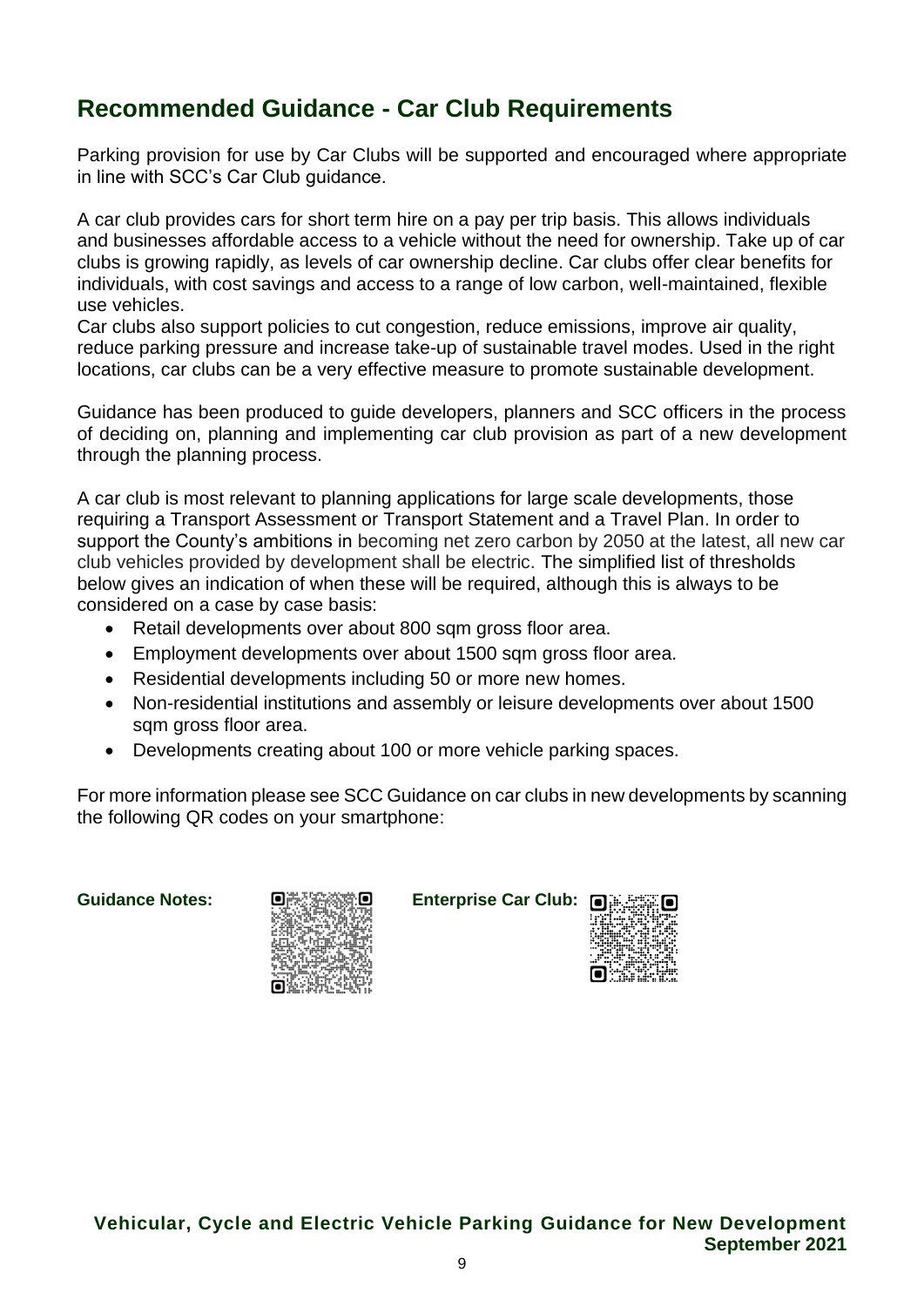# **Recommended Guidance - Electric Vehicle Charging Requirements**



The shared ambition of Surrey's 12 local authorities is that our residents live in clean, safe and green communities, where people and organisations embrace their environmental responsibilities. In support of this ambition – and the UK's commitment to achieving net zero carbon emissions by 2050 – Surrey's Climate Change Strategy sets out our collective commitment to do our part to tackle climate change<sup>1</sup>.

In 2020 pure-electric sales were up by 185.9% versus 2019, while plug-in hybrid sales were up 91.2%. August 2021 saw a 32.2% increase in pure-electric car sales in the UK compared to the same month in 2020. A total of 68,033 new cars were registered in the UK in August 2021, (10.9% of the total) were pure-electric cars, (7.4%)

were plug-in hybrids, and (nearly 12%) were full hybrids. Diesel and mild-hybrid diesels accounted for the remainder of sales, at 7.5% and 4.9% of the total respectively  $2$ .

More than 6.5m households plan to buy an electric vehicle or plug-in hybrid, research by the energy watchdog [Ofgem](https://www.theguardian.com/business/ofgem) has found. This equates to 24%, or nearly one in four, of all energy households. The climate change committee, an independent public body that advises the UK government and devolved governments, predicts that about 18m battery and plug-in hybrid electric vehicles will be on the road by 2030 when a ban on the sale of new internal combustion vehicles is introduced. <sup>3</sup>

The County Council will seek the provision of electric vehicle (EV) charging points within all new developments as set out within this Guidance, supported by the NPPF 2021 at paragraph 107(e). These standards take into account the view that the majority of charging will take place at home and be done overnight with supplementary charging taking place in workplaces, town centres and at service stations.

EV charging is a developing technology and the County Council will seek to ensure that connection points are installed in line with emerging technical requirements and open standards. Connections conforming to national and/or industry standards will therefore be used wherever possible. With continuing development in technology, it is expected that wired charging may eventually be replaced by passive wireless charging which allows vehicles to park or travel over a pad buried beneath the surface. The County Council will



expect new installations to be passive when this method of charging becomes cost effective for general use.

Historically there have been three speeds available for electric vehicle charging – trickle (3kw), fast (7kw) and rapid (40kw+). Trickle charging is not recommended for use by the County Council. Battery prices have fallen significantly in recent years and the recent introduction of larger batteries in more affordable family cars has reduced the practicality of trickle charging, since charging times can easily exceed 12 hours. The minimum accepted provision is 7kw 'fast chargers' unless otherwise agreed.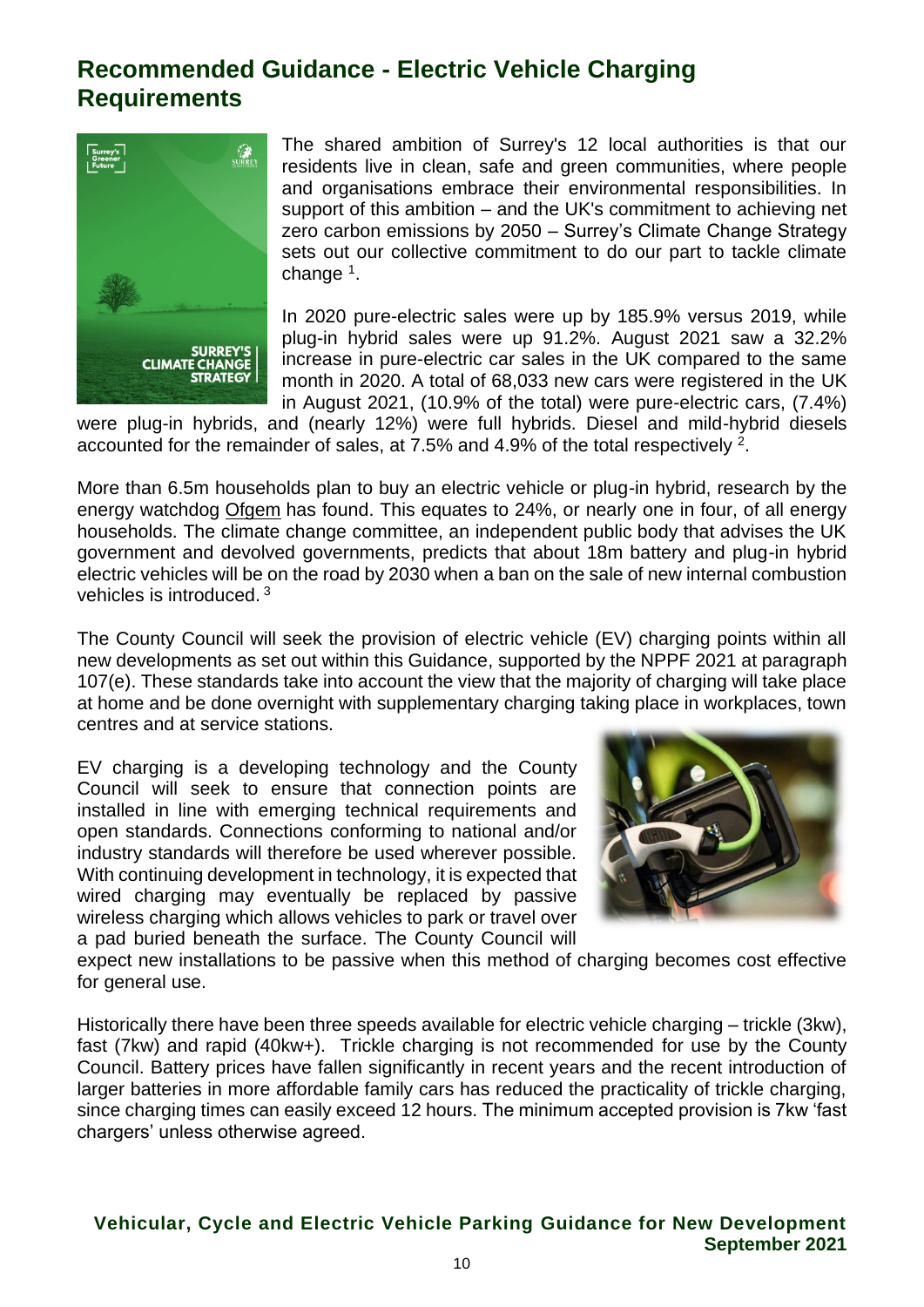The standards acknowledge that innovation and technology will continue to develop and battery sizes will get increasingly larger to meet the demand for longer range electric vehicles.

The price of charging units has also fallen, increasing the financial viability of fast 7kw chargers, in residential and commercial developments. A number of new styles of charging unit e.g. wall mounted, have increased the ease with which they can be integrated into new housing developments. Commercial land uses, particularly those with retail units, present the possibility of charging users fees for the use of fast or rapid units, creating an income stream to offset installation or running costs.

1 Surrey's Climate Change Strategy 2020 **[Surrey's climate change strategy \(surreycc.gov.uk\)](https://www.surreycc.gov.uk/__data/assets/pdf_file/0003/225615/Surreys-Climate-Change-Strategy-2020.pdf)** 2 Driving Electric.com - Electric car sales UK: August 2021 sees electric overtake diesel for market share 6 Sept 2021.

3 The Guardian – '6.5m households in UK plan to buy an EV by 2030' 21st May 2021.

These standards will be reviewed in line with the development of technology. It is the responsibility of the developer to ensure that the electricity supply is sufficient to meet future demands and that any power balancing technology is in place if required.

| <b>Residential</b><br><b>Development</b>                      | <b>EV Charging</b><br><b>Requirement</b>                                                                                                                                                           | <b>Charge Point</b><br><b>Specification</b> | <b>Power</b><br><b>Requirement</b>                       |
|---------------------------------------------------------------|----------------------------------------------------------------------------------------------------------------------------------------------------------------------------------------------------|---------------------------------------------|----------------------------------------------------------|
| <b>Houses</b>                                                 | 1 fast charge socket per<br>house.                                                                                                                                                                 | 7kw Mode 3 with<br><b>Type 2 Connector</b>  | 230y AC 32<br>Amp Single<br>Phase<br>dedicated<br>supply |
| <b>Flats/Apartments</b>                                       | 1 fast charge socket per<br>flat (allocated and<br>unallocated spaces).                                                                                                                            | 7kw Mode 3 with<br><b>Type 2 Connector</b>  | 230v AC 32<br>Amp Single<br>Phase<br>dedicated<br>supply |
| <b>C2 Care /Nursing Home</b><br><b>C3 Elderly (Sheltered)</b> | 20% of available spaces<br>to be fitted with a fast<br>charge socket<br>A further 20% of<br>available spaces to be<br>provided with power<br>supply to provide<br>additional fast charge<br>socket | 7kw Mode 3 with<br><b>Type 2 Connector</b>  | 230v AC 32<br>Amp Single<br>Phase<br>dedicated<br>supply |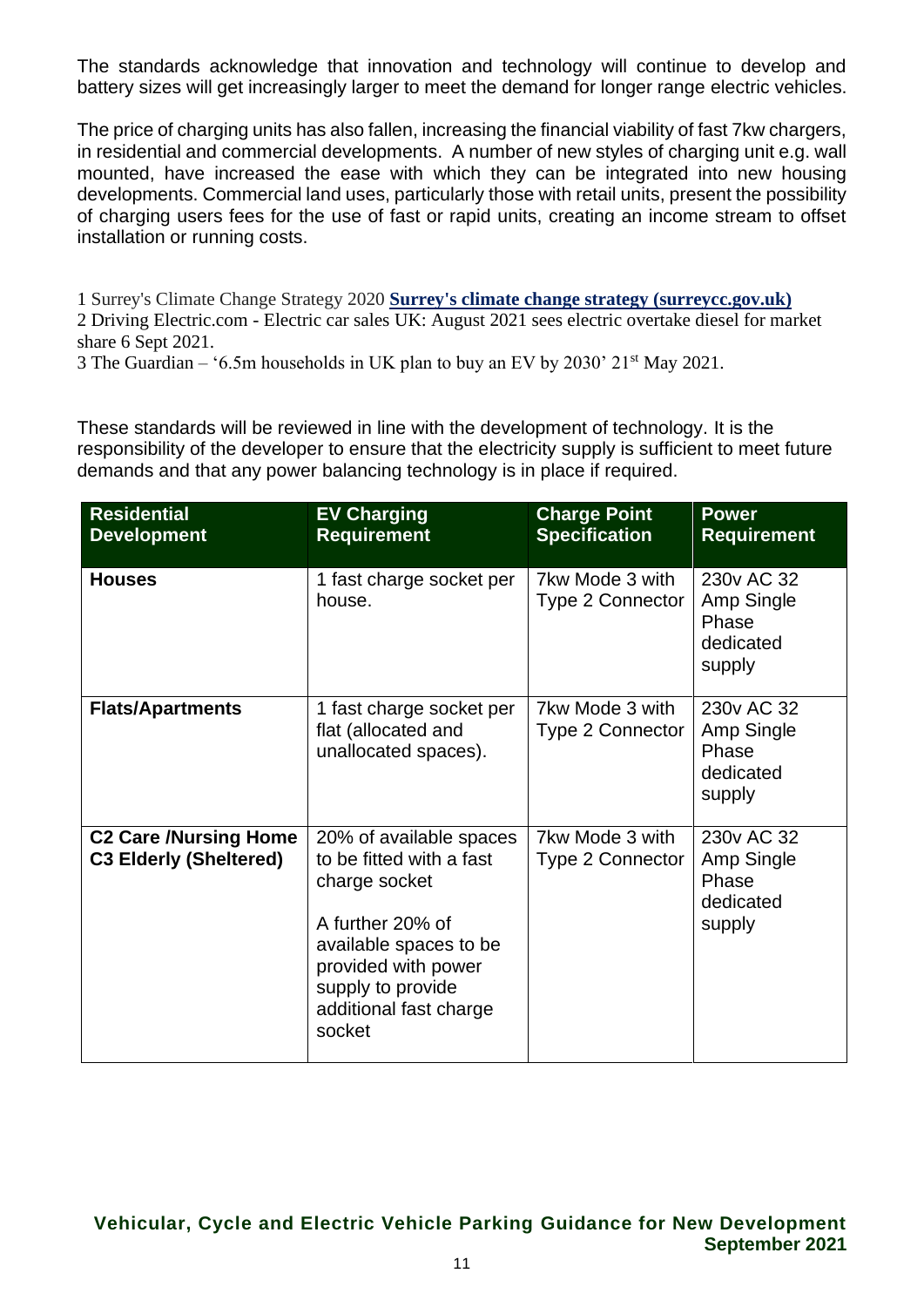| <b>Commercial Development</b><br>(Offices / Employment Retail /<br><b>Leisure Uses)</b>                       | <b>EV Charging</b><br><b>Requirement</b>                                | <b>Charge Point</b><br><b>Specification</b>         | <b>Power</b><br><b>Requirement</b> |
|---------------------------------------------------------------------------------------------------------------|-------------------------------------------------------------------------|-----------------------------------------------------|------------------------------------|
| <b>B1 Offices, light</b><br>Industry 500m>                                                                    |                                                                         |                                                     |                                    |
| <b>B2 General</b><br>Industrial 500m><br><b>B8 Storage &amp; Distribution</b>                                 | 20% of available<br>spaces to be<br>fitted with a fast<br>charge socket | 7kw Mode 3 with<br><b>Type 2 Connector</b>          | 230y AC 32<br>Amp Single           |
| 1000m><br>D1 Doctors/Dentists practices                                                                       | plus                                                                    |                                                     | Phase<br>dedicated<br>supply       |
| D1 Schools/Colleges<br>A1 Retail 500m2>                                                                       | A further 20% of<br>available                                           |                                                     |                                    |
| <b>C1 Hotels</b>                                                                                              | spaces to be<br>provided with<br>power supply to                        | Feeder pillar or<br>equivalent<br>permitting future | 230y AC 32<br>Amp Single<br>Phase  |
| D2 Sports Clubs, Health Clubs,<br>Leisure Centres, Theatres,<br><b>Cinemas, Conference Centres,</b><br>500m2> | provide<br>additional fast<br>charge socket                             | connection.                                         | dedicated<br>supply                |

| <b>Sui Generis Uses</b>                                                                                                                                                                                                                            | <b>EV Charging</b><br><b>Requirement</b>                                                                                                                                                        | <b>Charge Point</b><br><b>Specification</b>                                                                  | <b>Power</b><br><b>Requirement</b>                                                                       |
|----------------------------------------------------------------------------------------------------------------------------------------------------------------------------------------------------------------------------------------------------|-------------------------------------------------------------------------------------------------------------------------------------------------------------------------------------------------|--------------------------------------------------------------------------------------------------------------|----------------------------------------------------------------------------------------------------------|
| (Including all other<br>uses not mentioned<br>above).                                                                                                                                                                                              | Individual assessment /<br>justification                                                                                                                                                        | Individual<br>assessment/justifi<br>cation                                                                   | To be<br>determined by<br>charge point<br>specification                                                  |
| <b>High demand, Short</b><br><b>Stay Land Uses</b>                                                                                                                                                                                                 |                                                                                                                                                                                                 |                                                                                                              |                                                                                                          |
| Development with high<br>demand and short stay<br>characteristics in<br>strategic locations (E.g:<br>Motorway/Strategic<br>$\bullet$<br><b>Service Stations,</b><br>Large Petrol Filling<br>$\bullet$<br>stations).<br>Large or major<br>$\bullet$ | 20% of available spaces<br>to be fitted with a fast<br>charge socket<br>A further 10% of available<br>spaces to be provided<br>with power supply to<br>provide additional fast<br>charge socket | 7kw Mode 3<br>with Type 2<br>Connector<br>Feeder pillar or<br>equivalent<br>permitting future<br>connection. | 230v AC 32 Amp<br>Single Phase<br>dedicated supply<br>230v AC 32 Amp<br>Single Phase<br>dedicated supply |
| development and<br>regeneration<br>projects.                                                                                                                                                                                                       | 1 or more rapid charge<br>sockets                                                                                                                                                               | 50kw Mode 4<br>(DC) Multi-<br>standard charge<br>point.                                                      | 400v AC 100Amp<br><b>Triple Phase</b><br>dedicated supply                                                |

Note: Please refer to [http://www.beama.org.uk/resourceLibrary/beama-guide-to-electric](http://www.beama.org.uk/resourceLibrary/beama-guide-to-electric-vehicle-infrastructure.html)[vehicle-infrastructure.html](http://www.beama.org.uk/resourceLibrary/beama-guide-to-electric-vehicle-infrastructure.html) for guidance and further information on charging modes and connector types.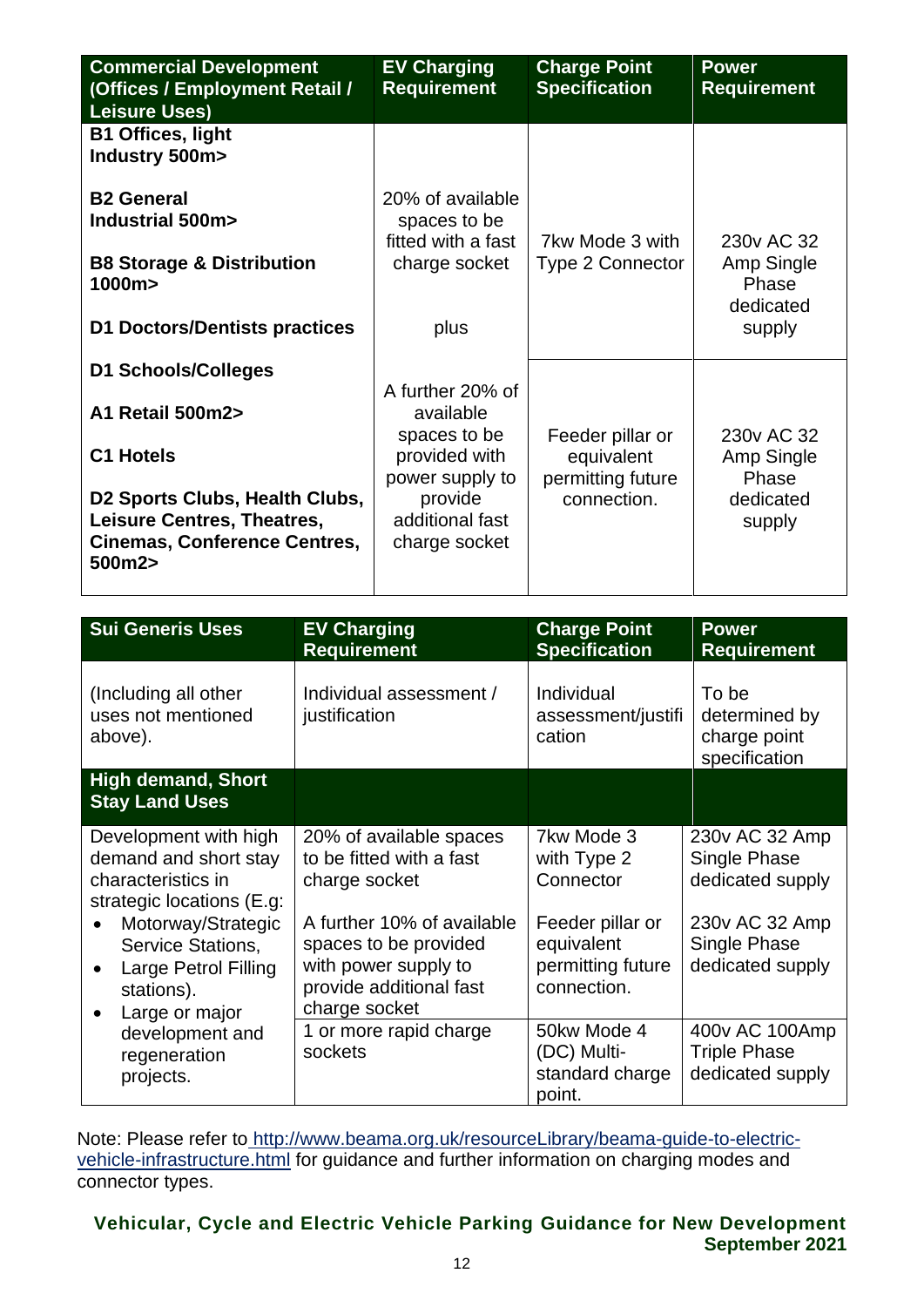## **Recommended Guidance – Minimum Cycle Parking Requirements**

Cycle parking should be designed and provided in accordance with the appropriate government guidance. Current guidance suggests that such parking should be undercover, lit, secure, adequately signed and as close to the destination as possible (within 20m).

In order to support the growth and use of electric bikes and where appropriate, consideration should be given to the provision and availability of electrical sockets adjacent to any secure cycle parking.

| <b>Use Class</b>                                                                                                              | <b>MINIMUM Standard<sup>1</sup></b>                                                                                             |
|-------------------------------------------------------------------------------------------------------------------------------|---------------------------------------------------------------------------------------------------------------------------------|
|                                                                                                                               |                                                                                                                                 |
| <b>A1 Retail</b>                                                                                                              |                                                                                                                                 |
| Food retail                                                                                                                   | 1 space per 350m <sup>2</sup> (out of centre)<br>1 space per 125m <sup>2</sup> (town/local<br>centre)                           |
| Non-food retail                                                                                                               | 1 space per 1500m <sup>2</sup> (out of centre)<br>with minimum 4 spaces<br>1 space per 300m <sup>2</sup> (town/local<br>centre) |
| Garden Centre (can also be classed under sui-<br>generis)                                                                     | 1 space per 300m <sup>2</sup> (min 2 spaces)                                                                                    |
| All other retail uses                                                                                                         | Individual assessment                                                                                                           |
| <b>A3 Food and drink</b>                                                                                                      |                                                                                                                                 |
| Restaurants, snack bars and café's. For sale &<br>consumption on the premises (if located beyond<br>Town Centre locations).   | 1 space per 20 seats (min 2<br>spaces), town centre parking not<br>necessarily required                                         |
| <b>A4 Drinking establishments</b>                                                                                             |                                                                                                                                 |
| Public houses, wine bars or other drinking<br>establishments but not nightclubs (if located beyond<br>Town Centre locations). | 1 space per 100m <sup>2</sup> (min 2 spaces),<br>town centre parking not necessarily<br>required                                |
| <b>A5 Hot Food Takeaways</b>                                                                                                  |                                                                                                                                 |
| For sale & consumption of hot food off the premises<br>(if located beyond Town Centre locations).                             | 1 space per 50 m <sup>2</sup> (min 2 spaces),<br>town centre parking not necessarily<br>required                                |
| <b>B1 Business</b>                                                                                                            |                                                                                                                                 |
| Offices<br>Research & development / light industry                                                                            | 1 space per 125m <sup>2</sup> (min 2 spaces)<br>1 space per 250m <sup>2</sup> (min 2 spaces)                                    |
| <b>B2 General Industrial</b>                                                                                                  |                                                                                                                                 |
|                                                                                                                               | 1 space per 500m <sup>2</sup> (min 2 spaces                                                                                     |
| B8 Storage or distribution (inc. open air<br>storage)                                                                         |                                                                                                                                 |
|                                                                                                                               | 1 space per 500m <sup>2</sup> (min 2 spaces)                                                                                    |